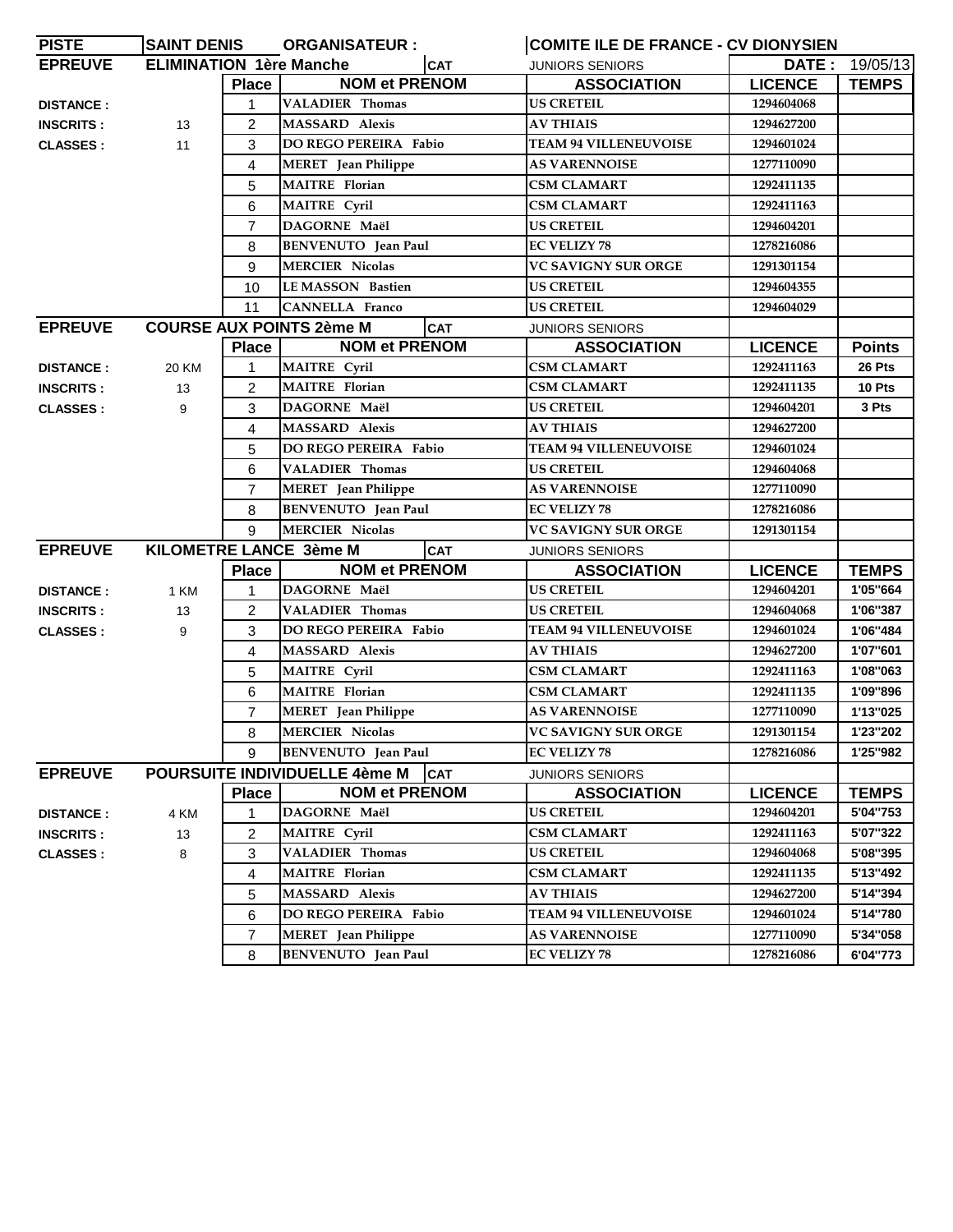| <b>CHAMPIONNAT DE L'OMNIUM</b><br><b>EPREUVE</b>          |                 |                         |                                    | <b>CAT</b> | <b>JUNIORS SENIORS</b>         |                |               |
|-----------------------------------------------------------|-----------------|-------------------------|------------------------------------|------------|--------------------------------|----------------|---------------|
|                                                           |                 | <b>Place</b>            | <b>NOM et PRENOM</b>               |            | <b>ASSOCIATION</b>             | <b>LICENCE</b> | <b>Points</b> |
| <b>DISTANCE:</b>                                          |                 | 1                       | DAGORNE Maël                       |            | <b>US CRETEIL</b>              | 1294604201     | 12 Pts        |
| <b>INSCRITS:</b>                                          | 13              | 2                       | <b>VALADIER Thomas</b>             |            | <b>US CRETEIL</b>              | 1294604068     | 12 Pts        |
| <b>CLASSES:</b>                                           | 9               | 3                       | <b>MAITRE Cyril</b>                |            | <b>CSM CLAMART</b>             | 1292411163     | 14 Pts        |
|                                                           |                 | 4                       | <b>MASSARD Alexis</b>              |            | <b>AV THIAIS</b>               | 1294627200     | 15 Pts        |
|                                                           |                 | 5                       | <b>MAITRE</b> Florian              |            | <b>CSM CLAMART</b>             | 1292411135     | 17 Pts        |
|                                                           |                 | 6                       | <b>DO REGO PEREIRA Fabio</b>       |            | <b>TEAM 94 VILLENEUVOISE</b>   | 1294601024     | 17 Pts        |
|                                                           |                 | $\overline{7}$          | <b>MERET</b> Jean Philippe         |            | <b>AS VARENNOISE</b>           | 1277110090     | 25 Pts        |
|                                                           |                 | 8                       | <b>BENVENUTO</b> Jean Paul         |            | <b>EC VELIZY 78</b>            | 1278216086     | 33 Pts        |
|                                                           |                 | 9                       | <b>MERCIER Nicolas</b>             |            | <b>VC SAVIGNY SUR ORGE</b>     | 1291301154     |               |
| <b>EPREUVE</b>                                            | <b>PODIUM</b>   |                         |                                    | <b>CAT</b> | <b>JUNIORS</b>                 |                |               |
|                                                           |                 | <b>Place</b>            | <b>NOM et PRENOM</b>               |            | <b>ASSOCIATION</b>             | <b>LICENCE</b> | <b>TEMPS</b>  |
| <b>DISTANCE:</b>                                          |                 | 1                       | <b>VALADIER Thomas</b>             |            | <b>US CRETEIL</b>              | 1294604068     |               |
| <b>INSCRITS:</b>                                          | 3               | 2                       | <b>MAITRE</b> Florian              |            | <b>CSM CLAMART</b>             | 1292411135     |               |
| <b>CLASSES:</b>                                           | 3               | 3                       | <b>DO REGO PEREIRA Fabio</b>       |            | <b>TEAM 94 VILLENEUVOISE</b>   | 1294601024     |               |
| <b>EPREUVE</b>                                            | <b>PODIUM</b>   |                         |                                    | <b>CAT</b> | <b>SENIORS</b>                 |                |               |
|                                                           |                 | <b>Place</b>            | <b>NOM et PRENOM</b>               |            | <b>ASSOCIATION</b>             | <b>LICENCE</b> | <b>TEMPS</b>  |
| <b>DISTANCE:</b>                                          |                 | $\mathbf{1}$            | DAGORNE Maël                       |            | <b>US CRETEIL</b>              | 1294604201     |               |
| <b>INSCRITS:</b>                                          | 10              | $\overline{2}$          | MAITRE Cyril                       |            | <b>CSM CLAMART</b>             | 1292411163     |               |
| <b>CLASSES:</b>                                           | 6               | 3                       | <b>MASSARD Alexis</b>              |            | <b>AV THIAIS</b>               | 1294627200     |               |
|                                                           |                 | 4                       | <b>MERET</b> Jean Philippe         |            | <b>AS VARENNOISE</b>           | 1277110090     |               |
|                                                           |                 | 5                       | <b>BENVENUTO</b> Jean Paul         |            | <b>EC VELIZY 78</b>            | 1278216086     |               |
|                                                           |                 | 6                       | <b>MERCIER Nicolas</b>             |            | <b>VC SAVIGNY SUR ORGE</b>     | 1291301154     |               |
| <b>EPREUVE</b><br><b>ELIMINATION 1ère M</b><br><b>CAT</b> |                 |                         |                                    |            |                                |                |               |
|                                                           |                 |                         |                                    |            | <b>CADETS</b>                  |                |               |
|                                                           |                 | <b>Place</b>            | <b>NOM et PRENOM</b>               |            | <b>ASSOCIATION</b>             | <b>LICENCE</b> | <b>TEMPS</b>  |
| <b>DISTANCE:</b>                                          |                 | $\mathbf{1}$            | <b>VIENNE Maxime</b>               |            | <b>ARGENTEUIL VAL SEINE 95</b> | 1295708349     |               |
| <b>INSCRITS:</b>                                          | 10              | 2                       | DO REGO PEREIRA Miguel             |            | <b>TEAM 94 VILLENEUVOISE</b>   | 1294601071     |               |
| <b>CLASSES:</b>                                           | 10              | 3                       | VIGIER Sébastien                   |            | CC IGNY PALAISEAU 91           | 1291305098     |               |
|                                                           |                 | 4                       | NICOLAS Théo                       |            | <b>USM GAGNY</b>               | 1293513184     |               |
|                                                           |                 | 5                       | AIECH Dylan                        |            | <b>US CRETEIL</b>              | 1294604299     |               |
|                                                           |                 | 6                       | PRUDHOMME Nicolas                  |            | <b>US CRETEIL</b>              | 1294604339     |               |
|                                                           |                 | $\overline{7}$          | FREBY Thibault                     |            | <b>CSM CLAMART</b>             | 1292411292     |               |
|                                                           |                 | 8                       | LUXEUIL Jérôme                     |            | <b>ARGENTEUIL VAL SEINE 95</b> | 1295708392     |               |
|                                                           |                 | 9                       | <b>AGGAR BLOQUERT Marc Antoine</b> |            | <b>ARGENTEUIL VAL SEINE 95</b> | 1295708435     |               |
|                                                           |                 | 10                      | <b>GIBLET</b> Maxence              |            | <b>US CRETEIL</b>              | 1294604293     |               |
| <b>EPREUVE</b>                                            |                 |                         | <b>COURSE AUX POINTS 2ème M</b>    | <b>CAT</b> | <b>CADETS</b>                  |                |               |
|                                                           |                 | <b>Place</b>            | <b>NOM et PRENOM</b>               |            | <b>ASSOCIATION</b>             | <b>LICENCE</b> | <b>Points</b> |
| <b>DISTANCE:</b>                                          | <b>10 KM</b>    | 1                       | DO REGO PEREIRA Miguel             |            | <b>TEAM 94 VILLENEUVOISE</b>   | 1294601071     | 32 Pts        |
| <b>INSCRITS:</b>                                          | 10 <sup>°</sup> | $\overline{\mathbf{c}}$ | NICOLAS Théo                       |            | <b>USM GAGNY</b>               | 1293513184     | 29 Pts        |
| <b>CLASSES:</b>                                           | 10              | 3                       | <b>VIENNE Maxime</b>               |            | <b>ARGENTEUIL VAL SEINE 95</b> | 1295708349     | 15 Pts        |
|                                                           |                 | 4                       | FREBY Thibault                     |            | <b>CSM CLAMART</b>             | 1292411292     | 3 Pts         |
|                                                           |                 | 5                       | <b>GIBLET</b> Maxence              |            | <b>US CRETEIL</b>              | 1294604293     |               |
|                                                           |                 | 6                       | VIGIER Sébastien                   |            | <b>CC IGNY PALAISEAU 91</b>    | 1291305098     |               |
|                                                           |                 | $\overline{7}$          | <b>AGGAR BLOQUERT Marc Antoine</b> |            | <b>ARGENTEUIL VAL SEINE 95</b> | 1295708435     |               |
|                                                           |                 | 8                       | AIECH Dylan                        |            | <b>US CRETEIL</b>              | 1294604299     |               |
|                                                           |                 | 9                       | LUXEUIL Jérôme                     |            | <b>ARGENTEUIL VAL SEINE 95</b> | 1295708392     |               |